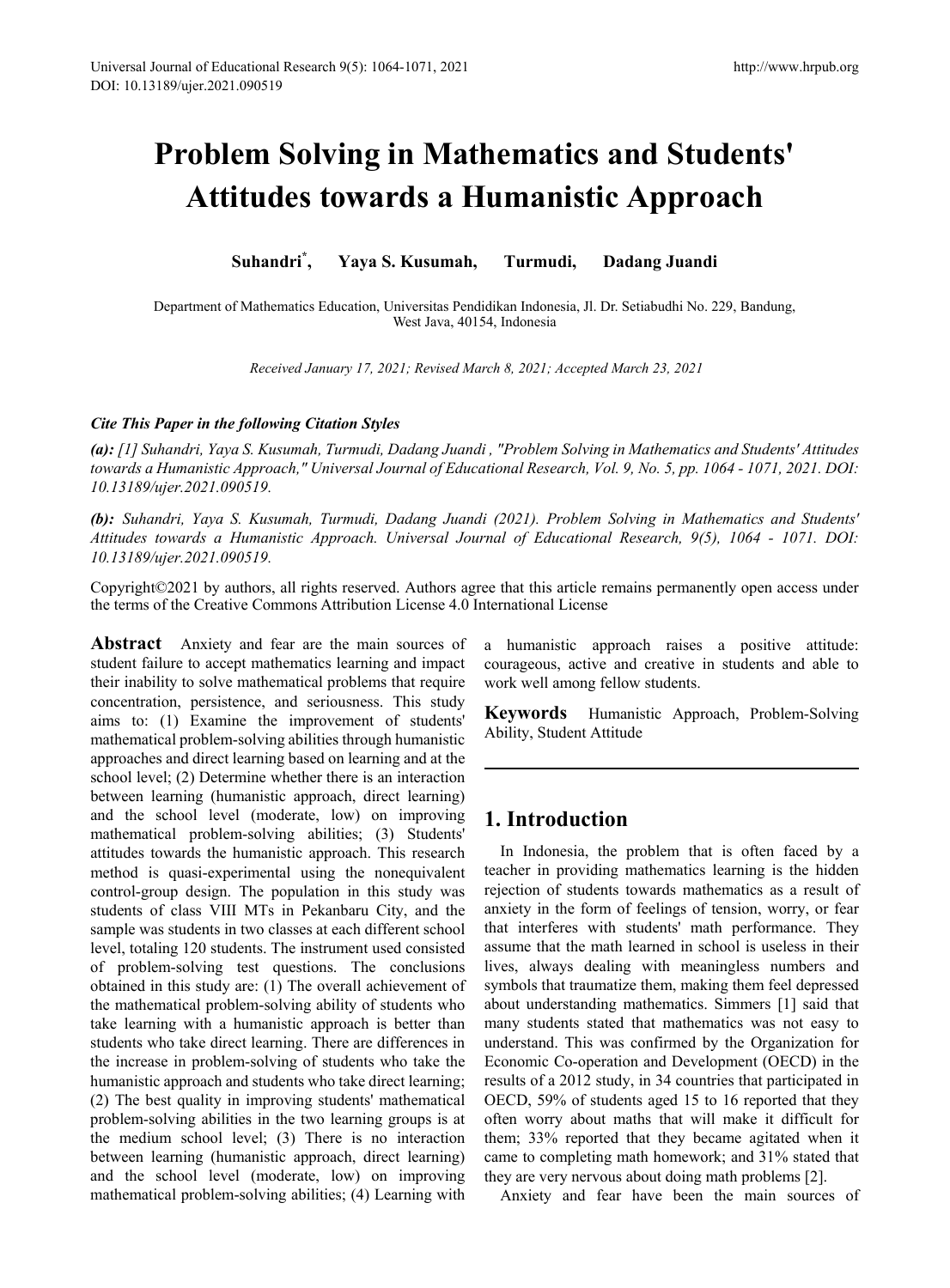students' failure to accept mathematics learning, which requires concentration, perseverance, and seriousness in following it. Likewise, when students make mistakes, teachers do not provide assistance or inadequate assistance. They can develop a mindset that is erroneously and permanently hinder learning and have long-term consequences, and equate their mistakes with their lack of ability to think logically, critically, and solve problems [3], [4]. Many students admit that their emotional attitudes towards mathematics and their academic performance change when attitudes toward mathematics teachers change.

Problem-solving is an integral part of all mathematics learning and should not be an isolated part of the mathematics program [5]. Students must possess the problem-solving ability because it is one of the goals of mathematics education and is indispensable for every student because it is related to students' readiness in the real world. Students accustomed to facing problems in a lesson can prepare mentally better in dealing with problems in their future. Problem-solving is an important part of individual success and future life and life work in the 21st century [6]. However, many students are unable to solve problem-solving, as revealed by the findings of the Program for International Student Assessment (PISA) [7], which states that students in Indonesia have very little mastery of mathematical problem-solving skills, while solving-problem is abilities that are useful for each individual as a provision for them to face challenges in the 21st century.

Problem-solving is the student's first step in developing ideas, building new knowledge, and developing math skills. As stated in the National Council of Teachers of Mathematics [5], all students will design and build new mathematical knowledge through problem-solving. The error factors that often occur in students in problem-solving are they cannot absorb information well, do not understand problem transformations, and are weak in understanding mathematical concepts [8]. Thus the students' mathematical problem-solving abilities are in low qualifications.

Minimizing student anxiety about mathematics and fostering problem-solving abilities includes mathematics in their lives with humanistic recognition designed and packaged in a learning approach that makes students involved in it so that the learning carried out becomes meaningfully enjoyable. Many students agree that if the teacher provides learning with attractiveness, smiles, and is kind, students' mistakes are wisely addressed, students will get satisfaction and joy during the time spent in learning mathematics, and will create positive motivation for mathematics acquisition [9]. Therefore, strong emphasis can be placed on developing mathematics learning in life-long educational programs. Appropriate teaching methods characterize good learning, and priority can be given to teachers to increase teachers' capacity and

professional competence to apply appropriate teaching methods to improve student competence.

Thus the main obstacle to learning mathematics is not a cognitive factor, nor is it a factor of students not wanting to learn but do not want to learn. If educators invest a fraction of the energy they are currently spending on transmitting information to stimulate student excitement in learning, they can achieve better results. Haglund [10] states that one of the most promising options for improving mathematics education at all levels is the "humanistic" approach proposed by Dr. Alvin White of Harvey Mudd College in Claremont, CA.

Some of the general characteristics of the "humanistic" class may include:

- Putting students in the position of investigators, not just receptors for facts and procedures;
- Allowing students to help each other understand problems and solutions more deeply;
- Learning many ways to solve problems, not just an algebraic approach;
- Using interesting problems and open-ended questions;
- Using a variety of assessment techniques, not only assessing a student on his or her ability to perform memorized procedures;
- Developing an understanding and appreciation of some of the great mathematical ideas that have shaped our history and culture;
- Helping students view mathematics as a study of patterns, including aspects such as beauty and creativity;
- Helping students develop an attitude of independence and curiosity.

That is why the importance of the humanistic learning process, which means approaching the content of mathematics education and its acquisition using humanistic recognition principles, taking into account the interests, abilities, and insights of students. Thus, it is hoped that the humanistic approach can develop self-values, self-efficacy, self-reflection, and, at the same time, increase their ability to solve problems and master mathematics fully, and accept others' awareness needs.

## **2. Literature Review**

#### **2.1. Humanistic Approach**

The humanistic approach to mathematics learning is based on humanism principles, especially in Abraham Maslow's (1908–1970) and Carl Rogers (1902–1987). The humanistic approach is centered on the student as the individual. It assumes that learning is about intelligence and about educating the "whole person," taking into account one's interests, goals, and enthusiasm so that students' full potential can be achieved [11].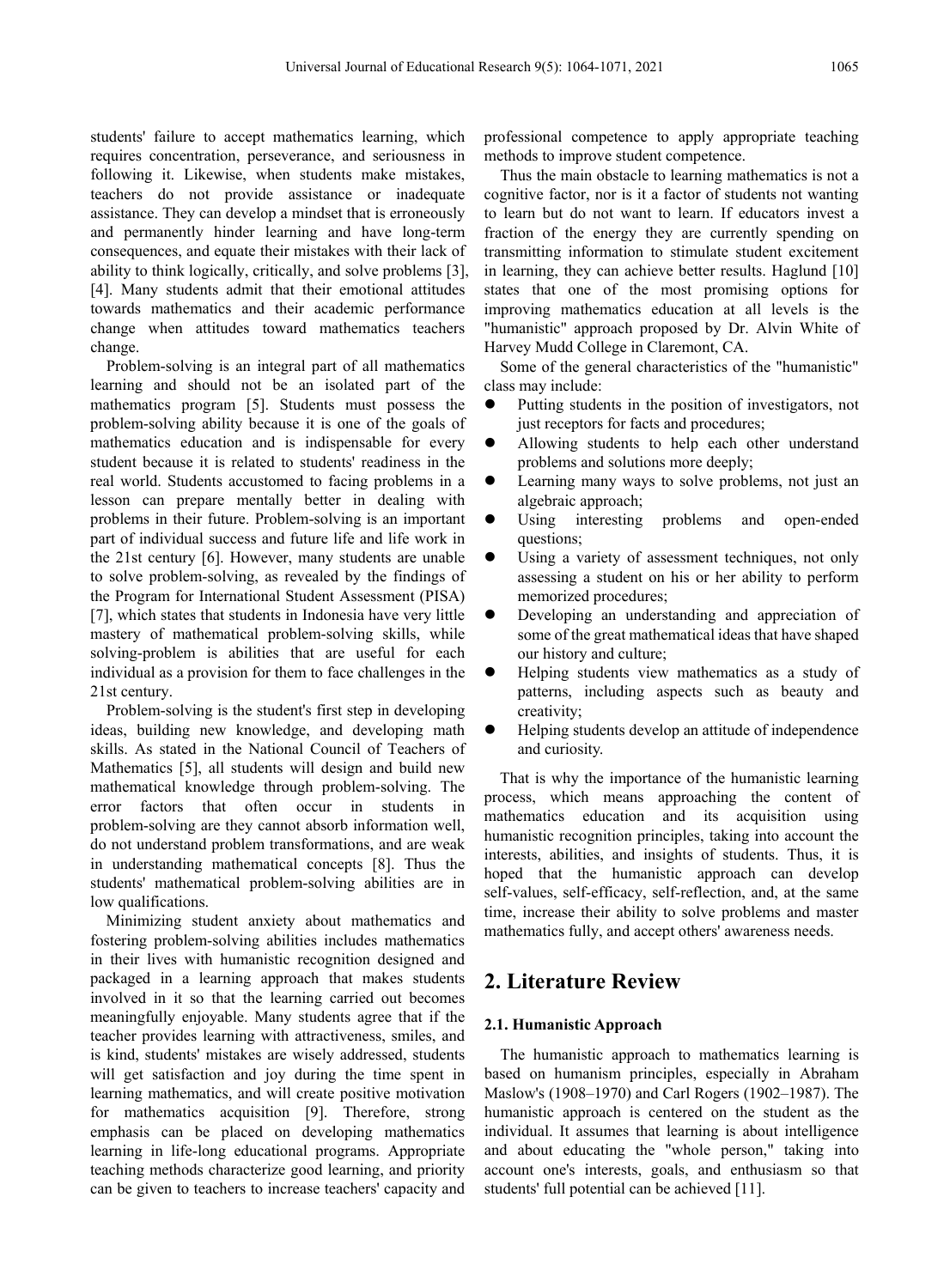Incorporating humanistic elements in educational practice will enable an educator to help students develop teamwork, problem-solving, system improvement, and lifelong learning [12]. Therefore the focus is on the teacher's ability to cultivate a strong self-concept in students and make personal decisions and a strong belief in independent learning. Humanistic educators have a broad understanding of students' knowledge as they grow and highly value students' social and affective development and intellectual development. Learners are encouraged to be responsible for their own learning and are intrinsical, not extrinsically motivated. The humanist approach to learning mathematics supports positive emotions in students (motivation, self-confidence, empathy, and high self-esteem) and tries to avoid negative emotions (anger, anxiety, stress, and depression) [11].

Humanistic education aims to contribute to developing an energetic, positive, self-respecting, and caring human who can meet all challenges. So that learning becomes actualized with intrinsic motivation towards achievement. Students can adapt previous knowledge to new experiences. Besides, education will be effective when it is in line with the natural tendencies of students. Students will become active participants in their education, taking responsibility for their own learning, even participating in the planning, implementing, and evaluating their own learning [13]. Thus humanistic education can enhance learning by making personal connections with students' lives, emotions, and experiences. So that students learn more and learn more deeply [14].

#### **2.2. Problem-Solving Skills**

Problem-solving is a fundamental means of developing students' mathematical knowledge by training them-selves to think and is one aspect that is very useful in their future lives. According to NCTM, problem-solving means engaging in a task for which the solution process is unknown. To find solutions, students must use their knowledge, and through this process, they will often develop new mathematical understandings [5]. Developing thinking skills are problem-based learning, critical thinking skills, creative thinking skills, decision making, conceptualization, and information processing [15].

Polya argues that problem-solving is an activity that humans always experience. Moreover, part of human conscious thinking is related to problems [16]. In theory and practice problem-solving, it requires a broad perspective to analyze problems to find the right solution [17]. According to [18], problem-solving uses certain heuristic steps to solve a problem. From the experts' viewpoint, problem-solving is a process to solve a problem using deep thoughts and a broad view with certain steps to find the right solution.

Problem-solving provides students with the context to help them understand more deeply the mathematical

concepts they are learning. Problem-solving is useful for introducing new concepts to students and expanding the knowledge they learn. Problem-solving experiences should be integrated into real-life problem situations to build students' curiosity. Mathematical ideas can be developed around the problems raised by teachers and students. The teacher motivates students to explore, take risks, share failures and successes, and ask questions between students and teachers to establish good communication. Also, teachers need to appreciate students' thoughts and efforts when they develop strategies for overcoming problems.

## **3. Method**

This research is using the experimental method. An experimental study involves independent variables applied to a particular group to see their effect on the dependent variable [19]. In this case, the independent variable is learning with a humanistic approach applied to the experimental group, while the dependent variable is the mathematical problem-solving ability under study. The implementation of research is in secondary schools.

This research was conducted in two schools with different levels, namely the medium-level and the low-level determination of school level based on school accreditation and average national examinations scores in the last two years. Simultaneously, the sample selected as the experimental group and the control group in each school used the purposive sampling technique.

The population in this study were all students of class VIII Madrasah Tsanawiyah in Riau, with a sample of 120 students. The sample distribution can be seen in Table 1 below.

| School Level | Group      | Sample Size |
|--------------|------------|-------------|
| medium       | Experiment | 30          |
|              | Control    | 30          |
| low          | Experiment | 30          |
|              | Control    | 30          |
| whole        |            | 120         |

**Table 1.** Sample Distribution based on School Level

A comprehensive study in this study reveals and analyzes the effect of learning factors on improving students' mathematical problem-solving abilities in two schools at medium and low levels. The learning factor, namely learning with a humanistic approach (PH) and direct learning (PL), is an independent variable. Mathematical problem-solving ability (PM) is the dependent variable.

The instruments used in this study were tests and non-tests. The test instrument consists of questions related to mathematical problem-solving abilities, while the non-test instrument is a scale of students' attitudes towards the humanistic learning approach.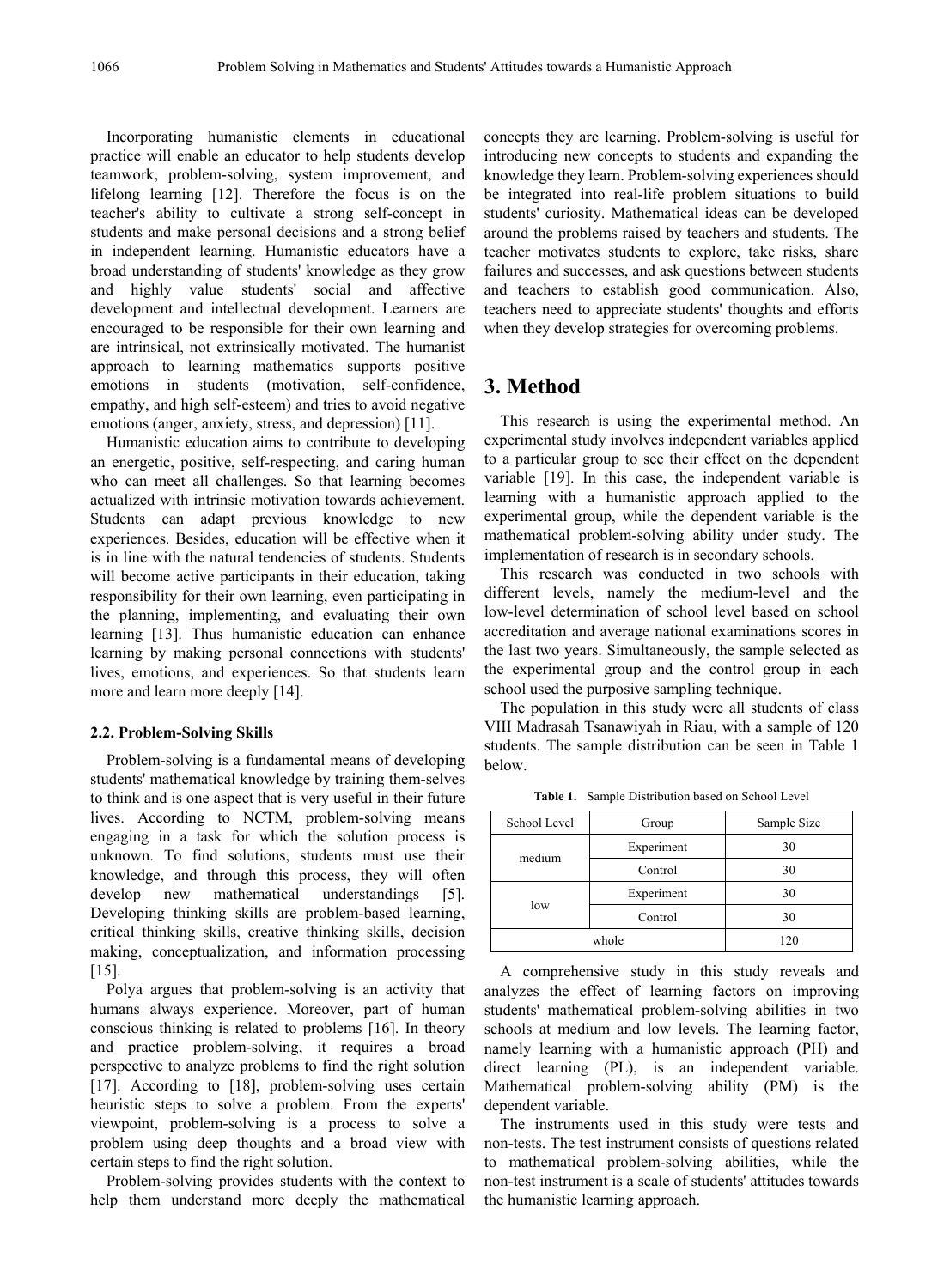# **4. Data Analysis and Research Findings**

Research results and discussion are closely related to the research objectives. Likewise, data analysis results are used to reveal and analyze the increase in mathematical problem-solving abilities that follow learning with a humanistic approach.

#### **4.1. Ability to Solve Mathematical Problems**

After the mathematical problem ability test is carried out, the results are obtained in pretest and posttest scores. To determine the increase in students' mathematical problem abilities, it can be seen from the results of the pretest, posttest, and gain calculated based on the normalized gain formalized by Meltzer [20]. The test questions consist of 5 items in the form of descriptions with the material presented about the flat side room shape. In order to obtain a more detailed description of the data on the increase in problem-solving abilities, the following is a description of the data for the pretest, posttest, and increase in problem-solving abilities based on learning, school level, which can be seen in Table 2.

Table 2. provides information that overall, the average increase in the problem-solving ability of students who take PH is higher than students who take PL, with the average difference of increase reaching 0.06, while the improvement criteria for both are at a moderate level. The mean posttest score of students' PM ability who took PH was higher than students who took PL (the difference in mean posttest was 3.33) with a more diverse distribution.

Besides, the average increase in PM students' ability can also be seen from the division of school levels,

namely the middle school level, and the low school level. For low school level students who follow PH, the mean increase in their PM ability is higher than students who take PL with the criteria for improvement at a moderate level. However, for low school level students, the average increase in the PM ability of students who took PH was lower than students who took PL with the improvement criteria being at a low level. In Table 3, the data descriptions for the pretest, posttest, and the improvement of students' mathematical problem-solving abilities based on learning and school level are presented in Table 3.

It can be seen in Table 3, before the implementation of learning, the pretest mean of students who took PH was not much different from students who took PL at each school level. The pretest means difference was 0.06 and 1.80, respectively. However, after learning, it was seen that the average post-test of students who took PH was higher than students who took PL at the moderate school level, with the difference reaching 3.57. Likewise, at the low school level, the post-test average of students who took PH was higher than students who took PL with a difference of 3.0.

Judging from the average achievement of PM students who take PH at the moderate school level is 36.47 (an increase of 0.68). For students who take PL, the average achievement is only 32.9 (an increase of 0.60), a wider distribution. Big occurred in the group of students who attended PH. However, when viewed from the average PM achievement of students who took PH at the low school level of 34.5 (an increase of 0.64), the mean score for the achievement of PM students who took PL was 31.5 (increased by 0.59) with the distribution smaller data than students who attended PH.

| <b>Statistics</b>       |                | Learning with a Humanistic Approach (PH) |           | <b>Direct Learning (PL)</b> |                 |           |  |
|-------------------------|----------------|------------------------------------------|-----------|-----------------------------|-----------------|-----------|--|
|                         | <b>Pretest</b> | <b>Posttest</b>                          | $N$ -Gain | Pretest                     | <b>Posttest</b> | $N$ -Gain |  |
| max                     | 12             | 43                                       | 0.82      | 12                          | 40              | 0.74      |  |
| min                     |                | 25                                       | 0.49      |                             | 24              | 0.48      |  |
| $\bar{x}$               | 6.85           | 35.53                                    | 0.66      | 5.98                        | 32.20           | 0.60      |  |
|                         | 2.3            | 3.29                                     | 0.02      | 2.68                        | 3.33            | 0.014     |  |
| Ideal Maximum Score: 50 |                |                                          |           |                             |                 |           |  |

**Table 2.** Data Description of the Pretest, Posttest, and N-Gain of Problem-solving Ability based on Learning

|  | <b>Table 3.</b> Data Description of the Pretest, Posttest, and N-Gain of PM Ability based on Learning and School Level |
|--|------------------------------------------------------------------------------------------------------------------------|
|  |                                                                                                                        |

| <b>School Level</b><br>medium<br>low | <b>Statistics</b> | Learning with a Humanistic Approach | <b>Direct Learning (PL)</b> |           |                |                 |           |
|--------------------------------------|-------------------|-------------------------------------|-----------------------------|-----------|----------------|-----------------|-----------|
|                                      |                   | Pretest                             | <b>Posttest</b>             | $N$ -Gain | <b>Pretest</b> | <b>Posttest</b> | $N$ -Gain |
|                                      | max               | 12                                  | 43                          | 0.82      | 12             | 38              | 0.68      |
|                                      | min               |                                     | 29                          | 0.56      | ↑              | 29              | 0.56      |
|                                      | $\bar{x}$         | 7.17                                | 36.47                       | 0.68      | 7.23           | 32.9            | 0.60      |
|                                      | S                 | 2.28                                | 2.82                        | 0.01      | 2.33           | 2.45            | 0.003     |
|                                      | max               | 10                                  | 40                          | 0.75      | 10             | 40              | 0.75      |
|                                      | $\sim$<br>min     |                                     | 25                          | 0.49      | $\Omega$       | 24              | 0.48      |
|                                      | $\bar{x}$         | 6.53                                | 34.5                        | 0.64      | 4.73           | 31.5            | 0.59      |
|                                      | S                 | 2.32                                | 3.44                        | 0.02      | 2.43           | 3.95            | 0.03      |
| Ideal Maximum Score: 50              |                   |                                     |                             |           |                |                 |           |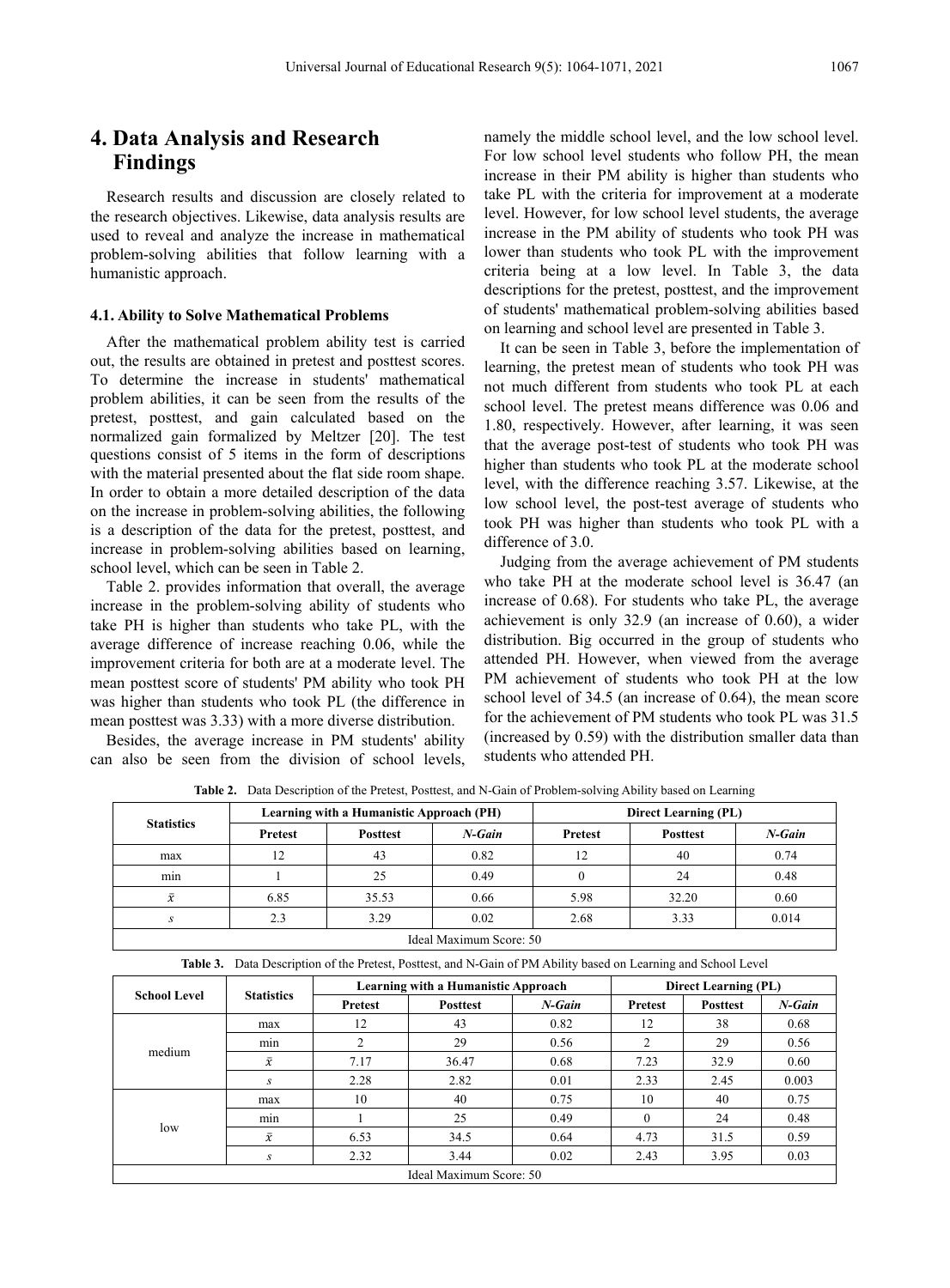#### **4.2. Increased Ability to Solve Problems Based on Overall**

The research hypotheses tested in this section are: Overall, the improvement of students' mathematical problem-solving abilities who take learning with a humanistic approach is better than students who take direct learning. The results of testing the above hypotheses are presented in Table 4.

**Table 4.** Summary of the Mann Whitney Test Differences in the Improvement of problem-solving Ability based on Overall

|          | Comparison           | <b>Statistic test</b> |                           |              |
|----------|----------------------|-----------------------|---------------------------|--------------|
| Learning | of mean PH<br>and PL | Mann-<br>Whitney      | Asymp.Sig<br>$(2-tailed)$ | conclusion   |
| PH: PL   | 35.53 : 32.20        | 823.00                | 0,000                     | Reject $H_0$ |

It can be seen in Table 4 that the sig. =  $0.000 < \alpha$  = 0.05, which means that the hypothesis is rejected. Overall, there is a significant difference in the mean increase in the problem-solving ability of students who take PH and students who take PH.

### **4.3. Increased Problem Solving Ability Based on Learning and School Level**

The statistical test used to test for differences in the improvement in mathematical problem-solving abilities is the Mann-Whitney test. The results of testing the above hypotheses are presented in Table 5.

The mean increase in students' PM ability who take the humanistic approach and students who take direct learning at the medium and low school levels is 0.06 and 0.09. After testing the difference between the two means using the Mann-Whitney nonparametric test at medium and low school levels, the results show the value of Sig.  $\leq \alpha = 0.05$ , which means that the null hypothesis is rejected, meaning a significant difference between the two learning groups at medium and low school levels. This shows that the average increase in mathematical problem-solving abilities of students who follow the humanistic approach is better than students who take direct learning at the medium and low school levels.

## **4.4. The Effect of Learning Interaction and School Level on the Improvement of Mathematical Problem Solving Ability**

One of this study's objectives is to see the interaction between the independent and control variables on the dependent variable. The test tool used is the Two Way ANOVA test through the General Linear Model. Processing of the average improvement in solving mathematical problems is carried out using the two-way Anova test. The results can be seen in Table 6.

From Table 6, it can be seen that the value of  $Sig > A =$ 0.05. This means that there is no interaction between learning and the school level on improving students' mathematical problem-solving abilities. To reinforce the above statement, it can be seen in the graph of the interaction effect in Figure 1 below.

**Table 5.** Summary of the Mann-Whitney Test Differences in PM Ability Improvement based on Learning and School Level

|                     |          | <b>Comparison of Average</b> | <b>Statistical Test</b> |                         |              |
|---------------------|----------|------------------------------|-------------------------|-------------------------|--------------|
| <b>School Level</b> | Learning | Improvement                  | Mann-Whitney            | Asymp.Sig<br>(1-tailed) | conclusion   |
| Medium              | PH : PL  | 0.66:0.60                    | 144.50                  | 0.000                   | Reject $H_0$ |
| low                 | PH : PL  | 0.65:0.56                    | 248.50                  | 0.003                   | Reject $H_0$ |

**Table 6.** Summary of Tests for the Effect of Interactions between Learning and School Level on the Improvement of Mathematical Problem Solving Ability

| Source                | <b>Sum of Squares</b> | df  | <b>Mean Squared</b> |       | Sig.  |
|-----------------------|-----------------------|-----|---------------------|-------|-------|
| Learning*School Level | 3.333                 |     | 3.333               | 11,42 | 0.572 |
| Total                 | 139262.000            | 120 |                     |       |       |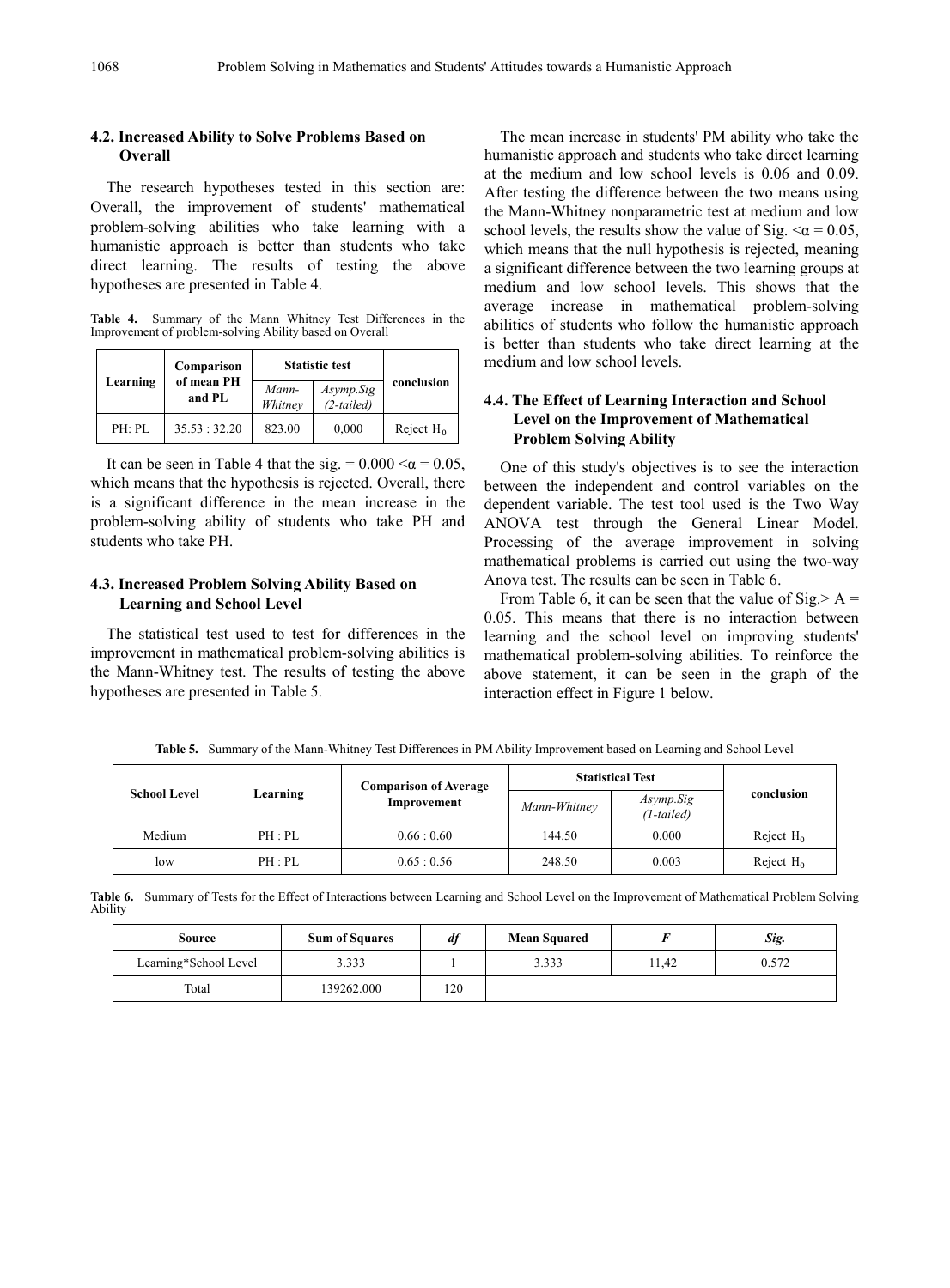

**Figure 1.** Effect of Interaction between Learning Groups and School Level on Improved Mathematical Problem Solving Ability

From Figure 1, information is obtained that the humanistic approach has a greater influence than direct learning on improving problem-solving abilities at the medium and low school levels. Thus it can be concluded that humanistic learning can improve students' problem-solving abilities. Besides, there is no interaction between the two lessons. This can be seen from the absence of a line that intersects the two.

#### **4.5. Student Attitudes toward Humanistic Approach**

Students' attitudes towards learning with a humanistic approach analyzed were descriptions of interest with indicators showing a preference for learning mathematics with a humanistic approach, student activity with indicators showing seriousness by showing activities during the learning process with a humanistic approach. The results of the distribution of attitude scales and scores for each alternative answer can be seen in full in Table 7.

From the distribution of students' answers in Table 7, it can be seen that students generally respond positively or are interested in the humanistic approach to learning methods. Of the 30 students, it turned out that 27 (90%) students stated that they were happy with the learning method. The learning provided was easier to understand. Only 3 (10%) students still found it difficult to learn mathematics even though they had followed the method.

To find out activities during the learning process with a humanistic approach are stated in statements number 8, 10, 15, 18, and 21, of the 30 students who stated that the learning method with a humanistic approach encourages students to exchange ideas with friends as many as 34 (92%) students, who stated that learning with a humanistic approach made them dare to express their opinions both in front of the class and in groups of 27 (90%) students. As many as 24 (80%) students stated that learning with a humanistic approach made them able to concentrate well. Students who feel that learning with a humanistic approach confuses as many as 3 (10%) students.

From this discussion, it can be concluded that students' attitudes towards learning with a humanistic approach indicate a positive attitude. Another variable that shows students' positive attitude is seen from the seriousness and enthusiasm of students in participating in learning and discussions.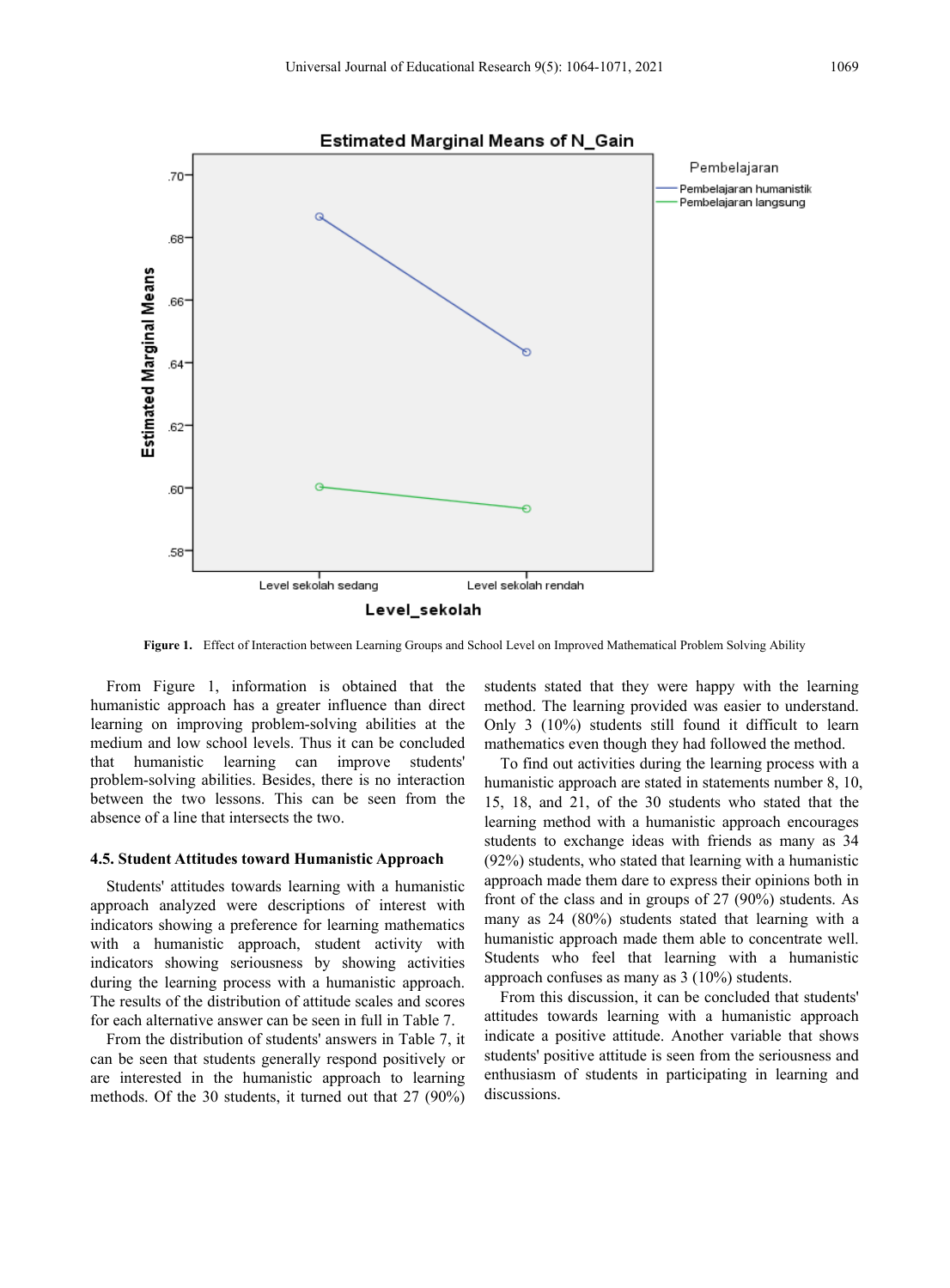|                                                |                                                                | question | the nature of the | answer         |                |                |                  |
|------------------------------------------------|----------------------------------------------------------------|----------|-------------------|----------------|----------------|----------------|------------------|
| student attitude                               | <b>Description and Indicators</b>                              | number   | statement         | <b>SS</b>      | S              | <b>TS</b>      | <b>STS</b>       |
|                                                |                                                                |          | positive          | 19             | 8              | $\overline{2}$ | $\mathbf{1}$     |
|                                                |                                                                | 9        | percentage        | 63%            | 27%            | 7%             | 3%               |
|                                                |                                                                | 11       | positive          | 5              | 20             | $\overline{4}$ | $\mathbf{1}$     |
|                                                | (Learning Method) Shows a                                      |          | percentage        | 17%            | 67%            | 13%            | 3%               |
|                                                | preference for learning                                        | 12       | positive          | 5              | 20             | 5              | $\overline{0}$   |
|                                                | mathematics with a humanistic<br>approach                      |          | percentage        | 17%            | 67%            | 17%            | 0%               |
|                                                |                                                                | 13       | negative          | 1              | $\overline{2}$ | 20             | 7                |
|                                                |                                                                |          | percentage        | 3%             | 7%             | 67%            | 23%              |
|                                                |                                                                | 16       | negative          | $\theta$       | $\mathbf{1}$   | 8              | 21               |
| Student attitudes                              |                                                                |          | percentage        | 0%             | 3%             | 27%            | 70%              |
| towards learning with a<br>humanistic approach |                                                                | 8        | positive          | 9              | 18             | 3              | $\mathbf{0}$     |
|                                                |                                                                |          | percentage        | 30%            | 60%            | 10%            | $\boldsymbol{0}$ |
|                                                |                                                                | 10       | positive          | 8              | 19             | 2              | $\mathbf{1}$     |
|                                                |                                                                |          | percentage        | 27%            | 63%            | 7%             | 3%               |
|                                                | (Student Activities) Show<br>seriousness by showing activities | 15       | negative          | $\mathbf{1}$   | $\mathbf{1}$   | 7              | 21               |
|                                                | during the learning process with a                             |          | percentage        | 3%             | 3%             | 23%            | 70%              |
|                                                | humanistic approach                                            |          | negative          | $\overline{2}$ | 1              | 15             | 12               |
|                                                |                                                                | 18       | percentage        | 7%             | 3%             | 50%            | 40%              |
|                                                |                                                                |          | positive          | 15             | 9              | 6              | $\theta$         |
|                                                |                                                                | 21       | percentage        | 50%            | 30%            | 20%            | 0%               |

|  |  |  |  |  |  | Table 7. Students' Attitudes towards Learning with a Humanistic Approach |  |  |
|--|--|--|--|--|--|--------------------------------------------------------------------------|--|--|
|--|--|--|--|--|--|--------------------------------------------------------------------------|--|--|

# **5. Conclusions**

From the data analysis and discussion of the research results described, the conclusions of this study are:

- a). The overall achievement of the mathematical problem-solving ability of students who take learning with a humanistic approach is higher overall than students who take direct learning.
- b). Increased mathematical problem-solving abilities of students who take the humanistic approach to learning are better than students who take direct learning at medium and low school levels. The best quality in improving students' mathematical problem-solving abilities in the two learning groups is at the medium school level.
- c). There is no interaction between learning (humanistic approach, direct learning) and school level (moderate, low) on improving mathematical problem-solving abilities.
- d). Learning with a humanistic approach raises a courageous, active, and creative attitude in students. It can work well among fellow students, especially in discovering new concepts through experiments, and trying to solve given questions, discussing with fellow groups. Students dare to put forward or propose questions to the teacher.

## **Recommendation**

Mathematics is an essential subject and is at the core of education, stimulating students intellectually at various levels. However, students often feel anxious and are afraid of mathematics. As a result, students cannot understand mathematical concepts well and are unable to find solutions to mathematical problems they face. The humanistic approach is a need nowadays to see these students' condition; the students have lost their enthusiasm for learning and have also become intolerant and selfish. It is recommended that teachers use mathematics learning with a humanistic approach because humanistic education aims to provide a foundation for personal growth and development so that learning will continue throughout life independently. This study indicates that learning with a humanistic approach will allow teachers to make students enjoy the education provided without coercion and burden, offer higher levels of involvement and motivation to learn, and increase the ability to solve problems.

# **REFERENCES**

[1] M. J. Simmers, "It's Not the Math They Hate," 2011.